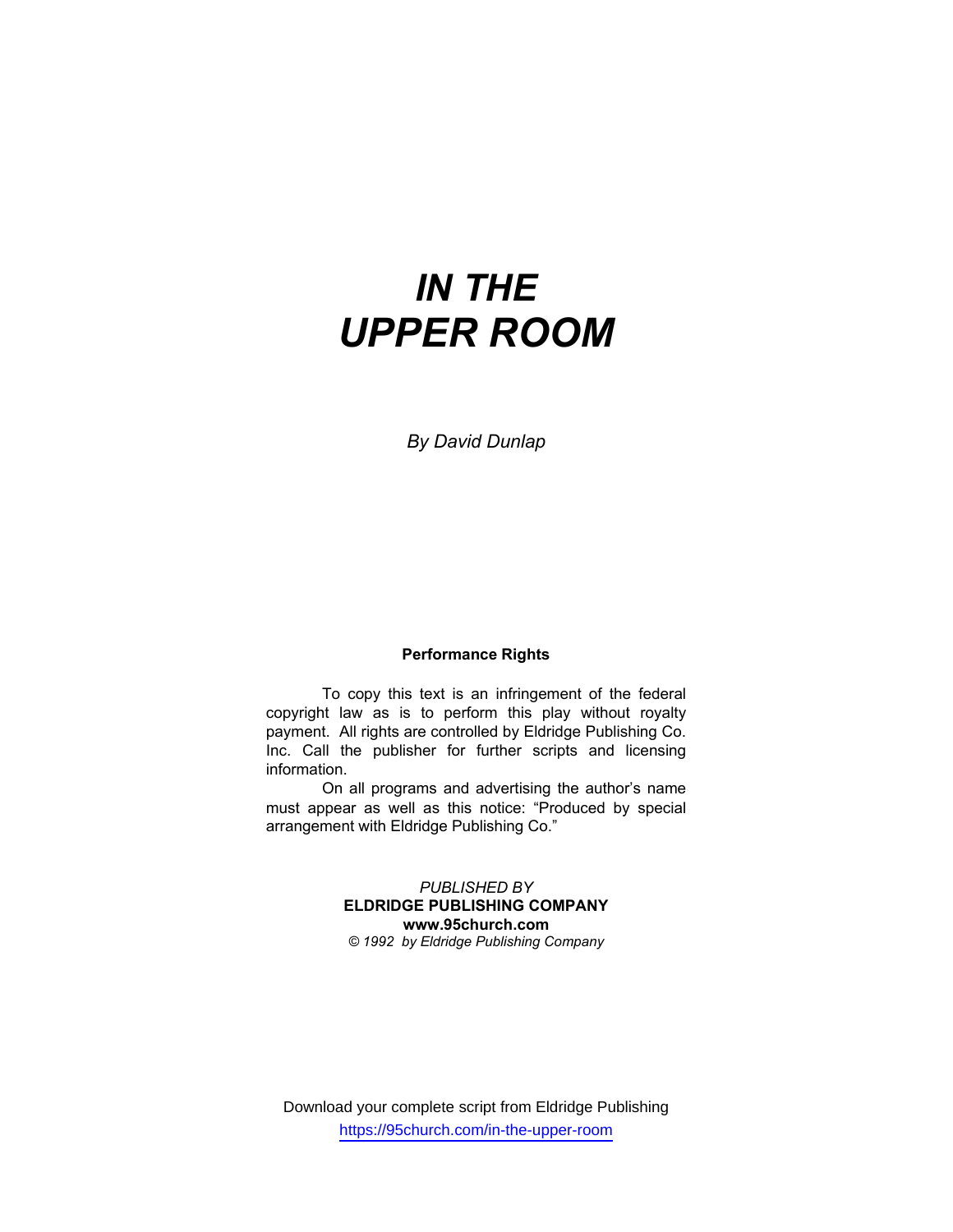*In The Upper Room - 2 -* 

*Dedicated to my wonderful wife, Geri, and son, Phillip. The playwright, David Dunlap* 

#### **STORY OF THE PLAY**

 Mary, a wealthy Jewish widow, has heard Jesus speak but is unsure if He is the Messiah. When she is asked to let the upper room of her house be used for Jesus's Passover feast, her teenage son, Mark, is ecstatic for the chance to talk with Him outside the temple. The maid, Rhoda, just thinks Mark is trying to get out of more chores again. While we do not see Jesus or His 12 disciples, we do learn more of His ministry through the faith of Mary's visiting relative, Barnabas, a missionary, and her friend, Joanna, who has been healed through Jesus.

 In Scene 2, events seems to get out of control after the dinner as Mary spies the commotion of soldiers and Judas running away. Barnabas advises Mary that Jesus has been arrested and she and her servants might be questioned for having the supper in their home. Unbeknown to Mary, Mark has followed Jesus to the Garden of Gethsemane and runs home, shaken, angry, and in tears, to tell his mother of Judas's betrayal.

 In Scene 3, Mary tells how her faith has grown since she witnessed the crucifixion three days earlier with Joanna and the other women. When Joanna rushes in to announces Jesus has risen, they all realize that because Jesus is alive again, they also can have eternal life in Him.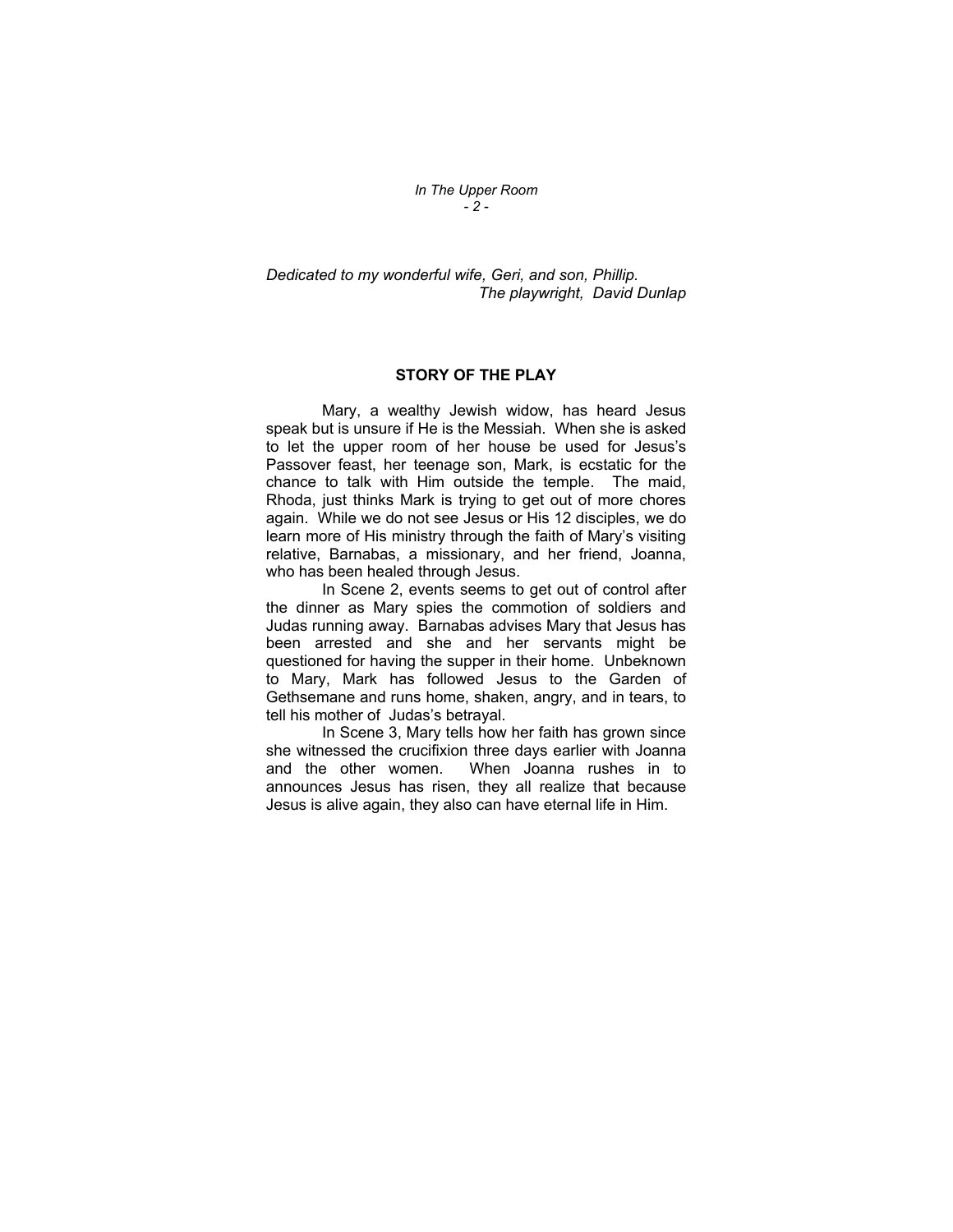*In The Upper Room - 3 -* 

# **CHARACTERS**

*(3m, 3w, 1 flexible)*

**MARY:** A wealthy Jewish widow and resident of Jerusalem. **RHODA:** Mary's servant, in her late teens to early twenties.

**MARK:** Mary's teenage son*. (Future writer of the second gospel.)*

**BARNABAS:** Visiting relative of Mary and an early missionary of Christianity.

**JOANNA:** A friend of Mary's from Galilee.

**JOSHUA:** Male servant of Mary. Appears only in Scenes 2 and 3.

**JONATHAN or ANNA:** Teenage friend of Mark. Referred to in script as boy but can be played by a girl.

bread, 33 years after the birth of Jesus Christ.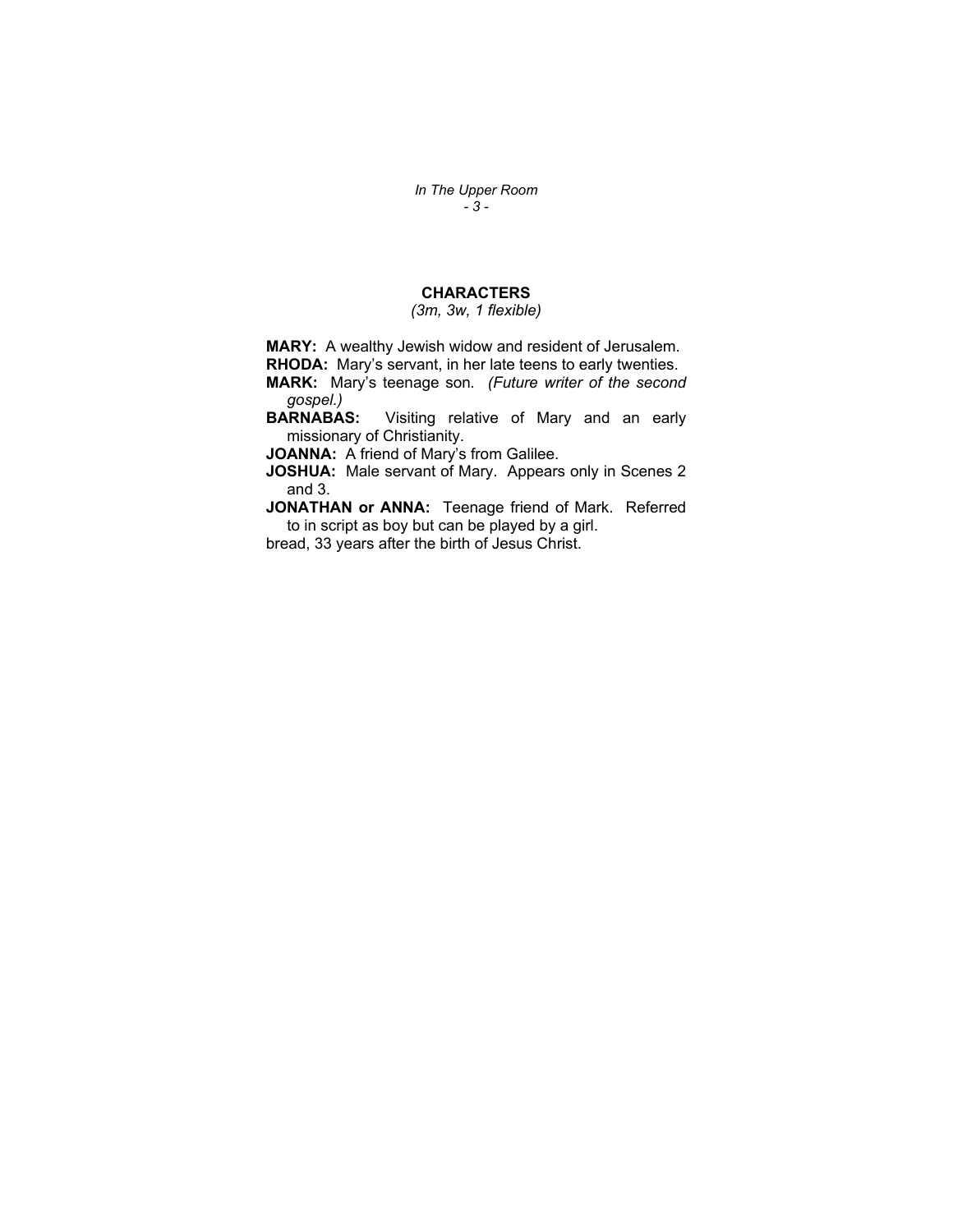*In The Upper Room - 4 -* 

# **SET**

All the action takes place in the large upper room in Mary's home. It is plainly decorated, yet is neat and clean. One doorway, SL, opens onto a small landing which leads to a stairway (not visible) down to the street. At SR is a large window with a window seat. There is a large table at USC. Chairs are pulled out for cleaning under the table. A neatly folded white tablecloth is laying on the table as well as a pile of cleaning rags.

## **SYNOPSIS**

**Scene 1:** Thursday morning, Passover week. **Scene 2:** Later, that night. **Scene 3:** Sunday morning.

**TIME:** Passover week, the first day of the feast of Unleavened bread, 33 years after the birth of Jesus Christ.

#### **PROPS**

Broom; 2 small working lamps; assorted dishes; crumpled napkins; pitcher; basins; towels; small stool; small packages.

#### **COSTUMES**

All characters wear typical Biblical clothing. In Scene 3, characters may wear a change of clothes, if desired, as it is several days later. Mary and Rhoda wear shawls as they enter.

### **SOUND EFFECTS**

Clatter of falling dishes; commotion outside the window.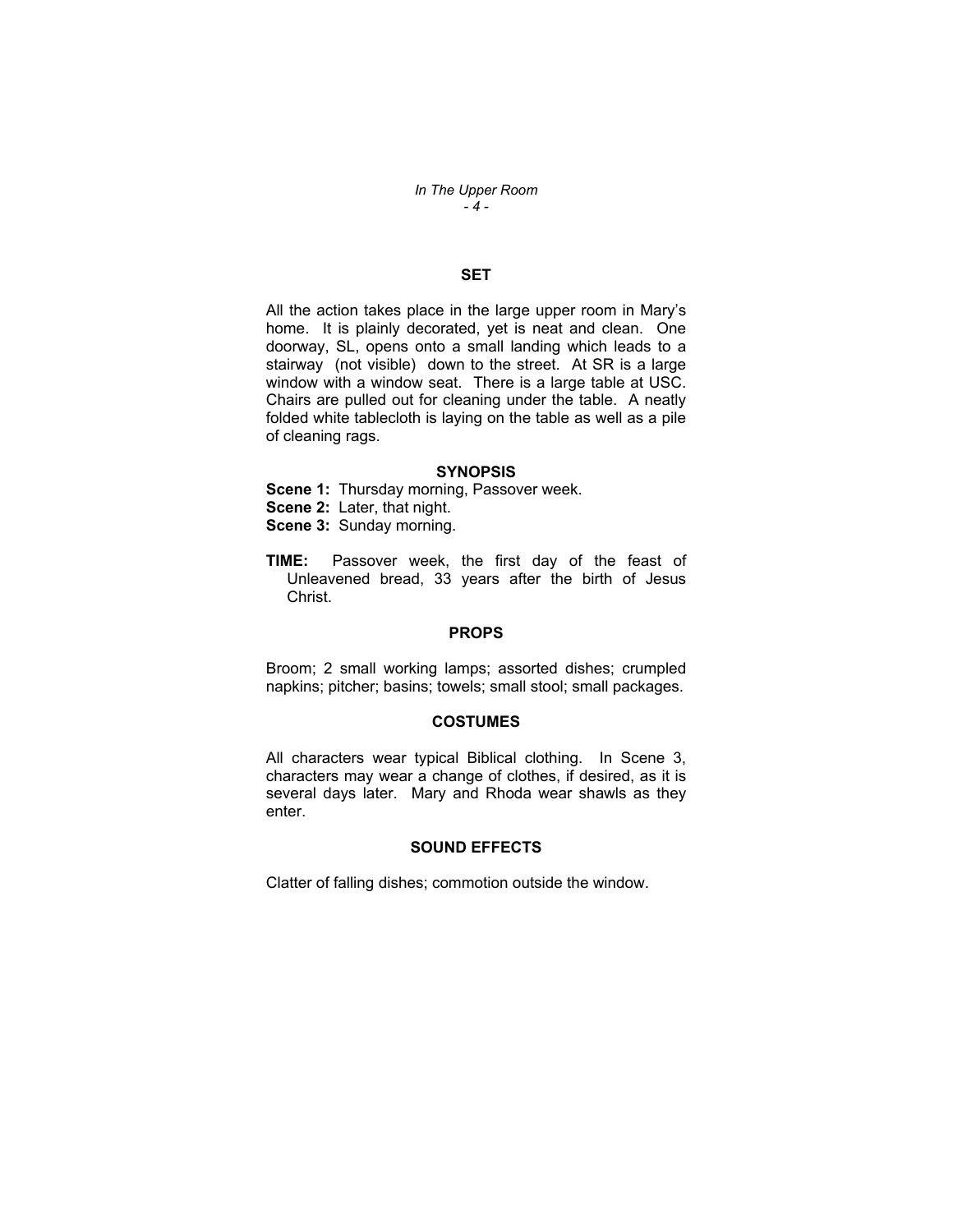### **SCENE 1**

*(AT RISE: The set is brightly lit. It is the middle of Thursday morning of Passover week and MARY is alone on stage. Mary is just finishing sweeping the floor under the table and cleaning up the room. RHODA'S voice is heard from offstage.)* 

- RHODA: *(Offstage.)* Mistress Mary! Where are you ma'am?
- MARY: *(Calling offstage.)* I'm up here, Rhoda! Come on up and give me some help!
- RHODA: *(Entering from SL.)* What are you doing up here? I've never seen you up here before.
- MARY: I haven't been for a long time. My husband used this room a lot for meetings but I haven't had any reason to be up here since he died.

RHODA: What brings you up here today?

MARY: I just thought it was about time I cleaned up a bit. You never know when we may need the extra space up here. It's a shame to let this large room go to waste.

RHODA: With all the space you have downstairs, I don't see why you'd ever need to use this dingy old room. Besides, your son isn't going to be too happy about this.

- MARY: *(Surprised.)* Mark? Why should he mind if anyone uses this room?
- RHODA: I know he is your only son and I'm not one to spread stories, but a lot of times when you ask him to run an errand or to help me or one of the other servants do something, he disappears and I suspect this is one of the places he hides.
- MARY: Oh, Rhoda. I realize Mark is still young and a bit irresponsible, but do you really think he would hide up here to get out of work?
- RHODA: I don't know. All I know is that I've seen him coming down from up here lots of times when I thought he was out helping Joshua.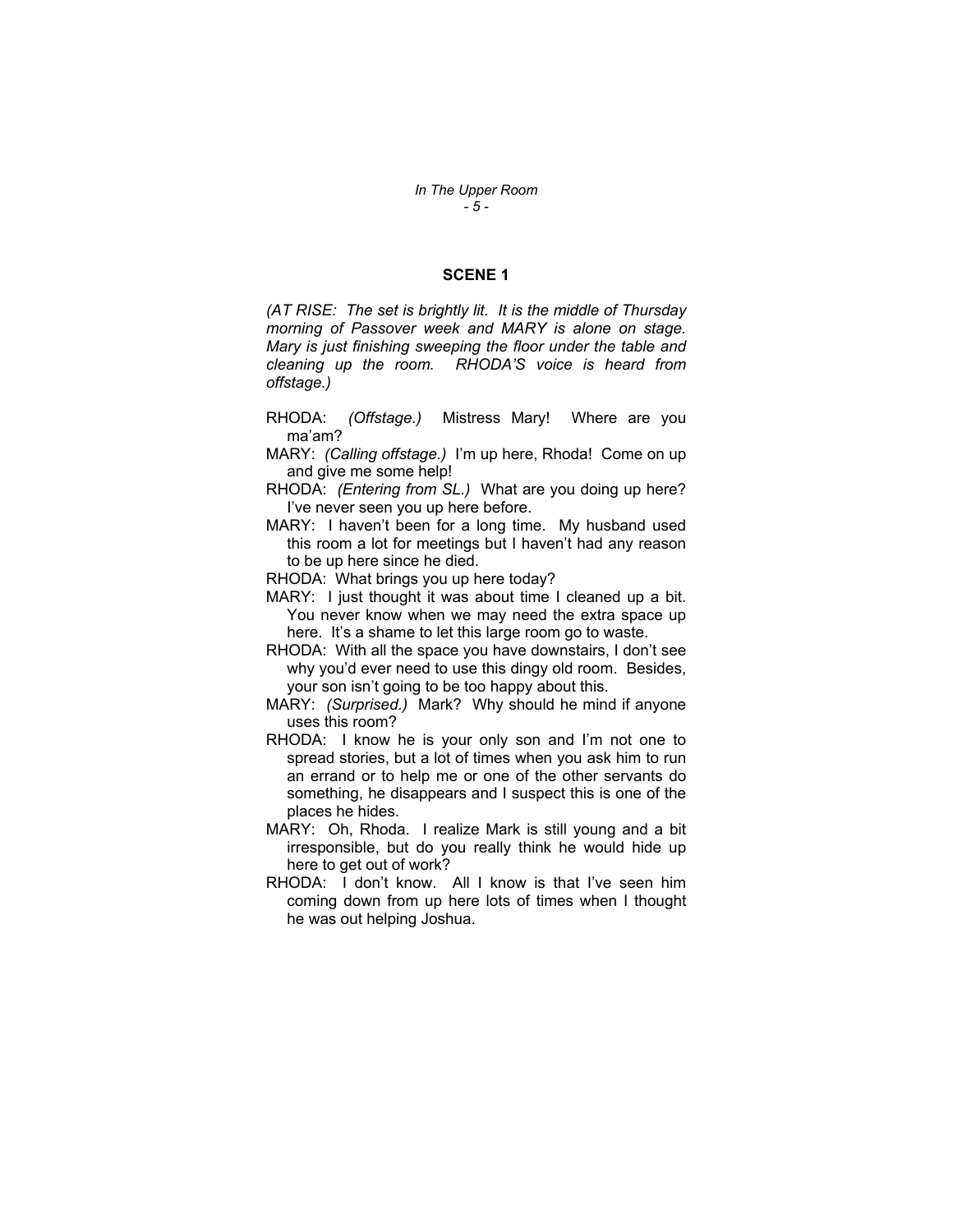- MARY: Well I quess I'll find out soon enough. Mark is out helping Joshua carry water, so I'll ask him about it when they return.
- RHODA: Joshua went to get water, but I don't think Mark is with him. He said something about going back to the temple to hear that new teacher from Nazareth.
- MARY: He's gone to the temple again? He's been there every day this week. *(Thoughtfully.)* I can understand why he would want to go hear Jesus teach, though. He is so different from the priests and Pharisees.

RHODA: Have you heard this Jesus of Nazareth speak?

MARY: *(Stops working.)* Yes. I was at the temple earlier this week. He said we should love the Lord our God with all our heart, soul, and mind, and love our neighbors as ourselves. I've never heard any of the Pharisees say anything like that. And they weren't just words with Jesus either. For instance, there was a poor widow in the temple who gave only a couple of copper coins, probably everything she had. The Pharisees ignored her but Jesus was so kind to her, as if He knew she'd given all she had.

RHODA: Some people claim he's the Messiah. Is that true? MARY: I don't know. The scribes and Pharisees sure don't think so. They tried to trick Him but He answered their questions with such wisdom that they went away looking

foolish.

- RHODA: They won't like that too much. Couldn't they try to arrest Him?
- MARY: I don't think they'll try anything like that. He has many followers among the people in town for the Passover.

RHODA: Including your son, it seems.

MARY: Oh yes, Mark. Well, even if I do understand his reasons for wanting to go to the temple, that's no excuse for not doing his chores. *(Pause.)* I sure miss his father at times like this. He needs a man to talk to him. Maybe when his cousin Barnabas gets here today, he'll talk to Mark.